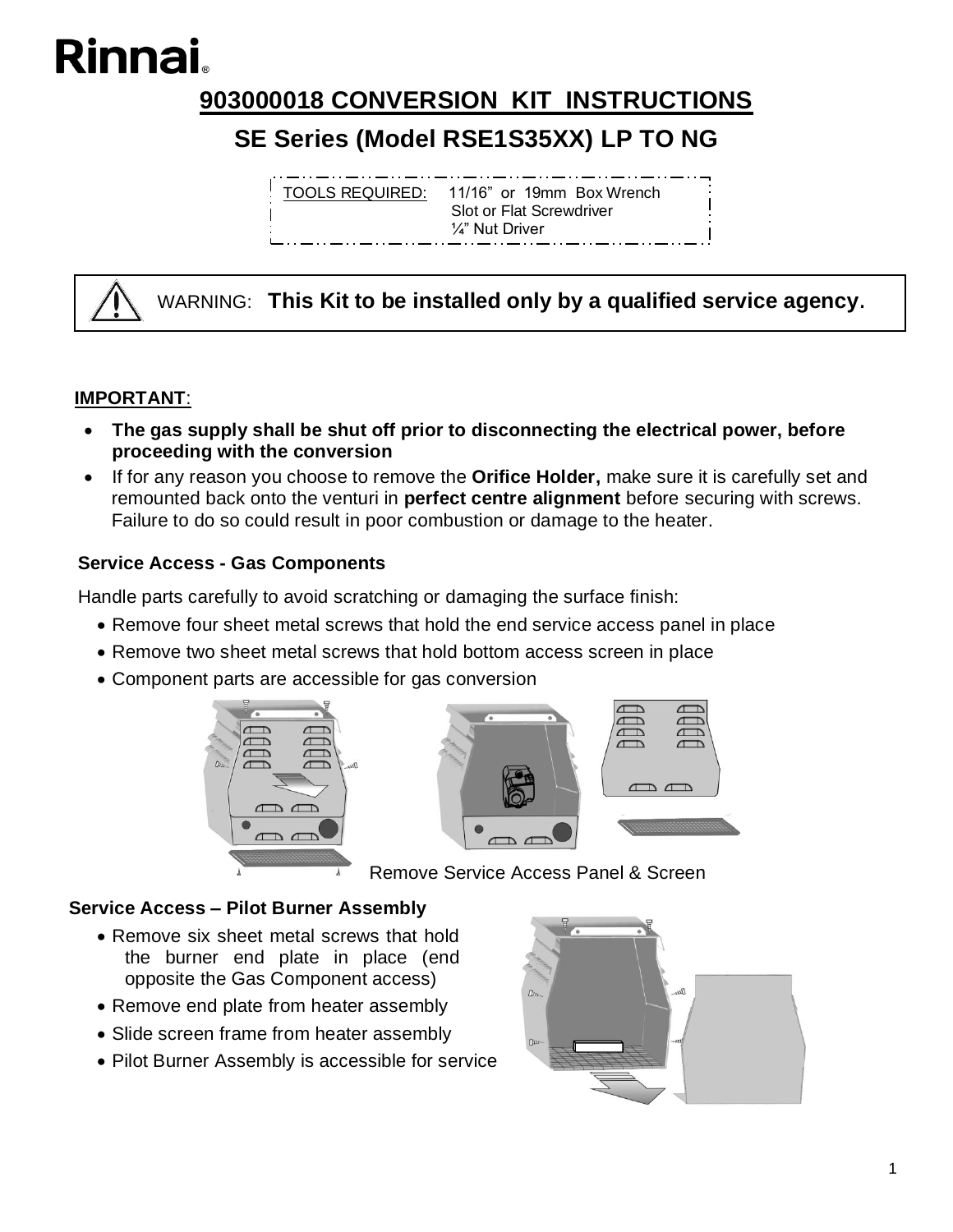## **1. CHANGE MAIN GAS ORIFICE**

- Remove the **# 50 LP Orifice** in a counter clockwise rotation using an 11/16" or 19mm box wrench.
- Install the **# 38 NG Orifice** supplied with the kit firmly in place, **do not over tighten.**

### **2. CHANGE PILOT BURNER ASSEMBLY**

- Disassemble LP Pilot Burner from heater:
	- o Disconnect spark ignition cable from Pilot spark electrode
	- o Disconnect aluminum gas tube at the Tee connection downstream of valve
	- o Remove the Pilot Flame Shield (2 screws)
	- o Remove Pilot Bracket (2 machine screws) with Pilot Burner Assembly
	- o Remove Pilot Burner Assembly with aluminum gas tube from Bracket (2 screws)
- **3.** Re-assemble New NG Pilot Burner and gas tube in heater:
	- o Assemble Pilot Burner to Bracket (2 machine screws)
	- o Re-install Pilot Bracket with Pilot Burner into heater (2 screws)
	- $\circ$  The next steps instruct in assembly of the new aluminum gas tube: **Use caution not to kink the gas tube while handling and installing**
	- $\circ$  The pilot gas tube is pre-bent to shape; locate the gas tube in heater to establish which end attaches to the pilot burner, and which end to the gas supply at the pilot Tee connection
	- o Install female ferrule nut and ferrule onto end of gas tube that will connect to the gas supply at the pilot Tee connection
	- $\circ$  Insert the bare end of new aluminum gas tube fully into the Pilot Burner, and insert the end with the female ferrule nut fully into the pilot Tee connection – do not kink the gas tube during handling
	- o Tighten ferrule nut into Pilot Burner: during the first full rotation of the ferrule nut, you will feel (through the wrench) the ferrule break free of the nut. Continue to tighten  $\frac{1}{4}$  to  $\frac{1}{2}$  turn after the ferrule breaks free to secure and seal the gas tube in place
	- o Tighten the female ferrule nut onto the gas supply pilot Tee connection to secure and seal the gas tube in place
	- o Leak check all connections of the pilot gas tube during the next step when gas valve is converted
	- o Re-connect spark cable to Pilot spark electrode
	- **4.** Convert the **Combination Gas Valve:** Refer to Instruction sheet included with the **Honeywell**  valve conversion kit



Pilot Burner Bracket